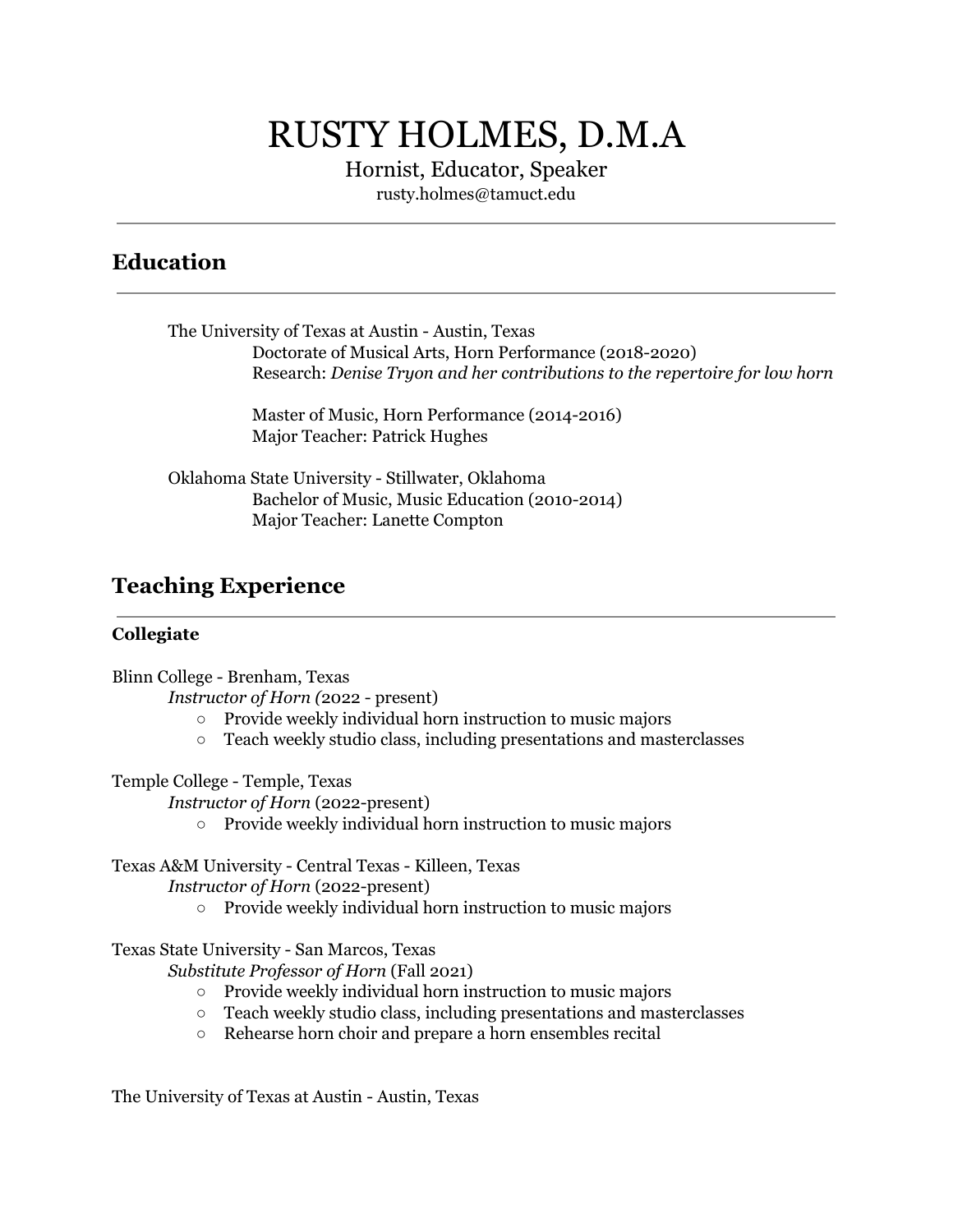*Horn Teaching Assistant* (2018-2020)

- Taught Horn Methods course to music majors
- Provided weekly individual horn instruction to non-music majors
- Led weekly rehearsals for horn ensemble comprised of all horn majors as the horn ensemble conductor
- Coordinated attendance and performances at regional workshops

### **Masterclass Presentations**

| <b>Texas Christian University</b><br>Fort Worth, TX (Virtual)<br>Masterclass and Orchestral Excerpts Class | 2021       |
|------------------------------------------------------------------------------------------------------------|------------|
| <b>Temple University</b><br>Philadelphia, PA (Virtual)                                                     | 2021       |
| <b>Texas State University</b><br>San Marcos, TX                                                            | 2018       |
| Oklahoma State University<br>Stillwater, OK<br><b>Masterclass and Recital</b>                              | 2016, 2017 |
| <b>Four Points Middle School</b><br>Austin, TX<br><b>Region Etude Audition Clinic</b>                      | 2017       |
| New Horizons Community Band<br>Austin, TX<br>Masterclass with community band members                       | 2017       |

#### **Private Teaching**

| Georgetown HS                                                                         | 2021-Present |  |
|---------------------------------------------------------------------------------------|--------------|--|
| Cedar Park MS and HS                                                                  | 2016-Present |  |
| Cedar Ridge HS                                                                        | 2014-2018    |  |
| Ridge view MS                                                                         | 2014-2018    |  |
| <b>Fulmore MS</b>                                                                     | 2016-2017    |  |
| WestWood MS<br>2016-2017                                                              |              |  |
| Stillwater MS and HS<br>2010-2014                                                     |              |  |
| Provide weekly horn instruction to 50+ students<br>$\circ$                            |              |  |
| Provide weekly master classes focussed on fundamental technique and region<br>$\circ$ |              |  |

etudes

○ Coordinate scheduling, billing, and business logistics of full time teaching studio

### **Additional Teaching Experience**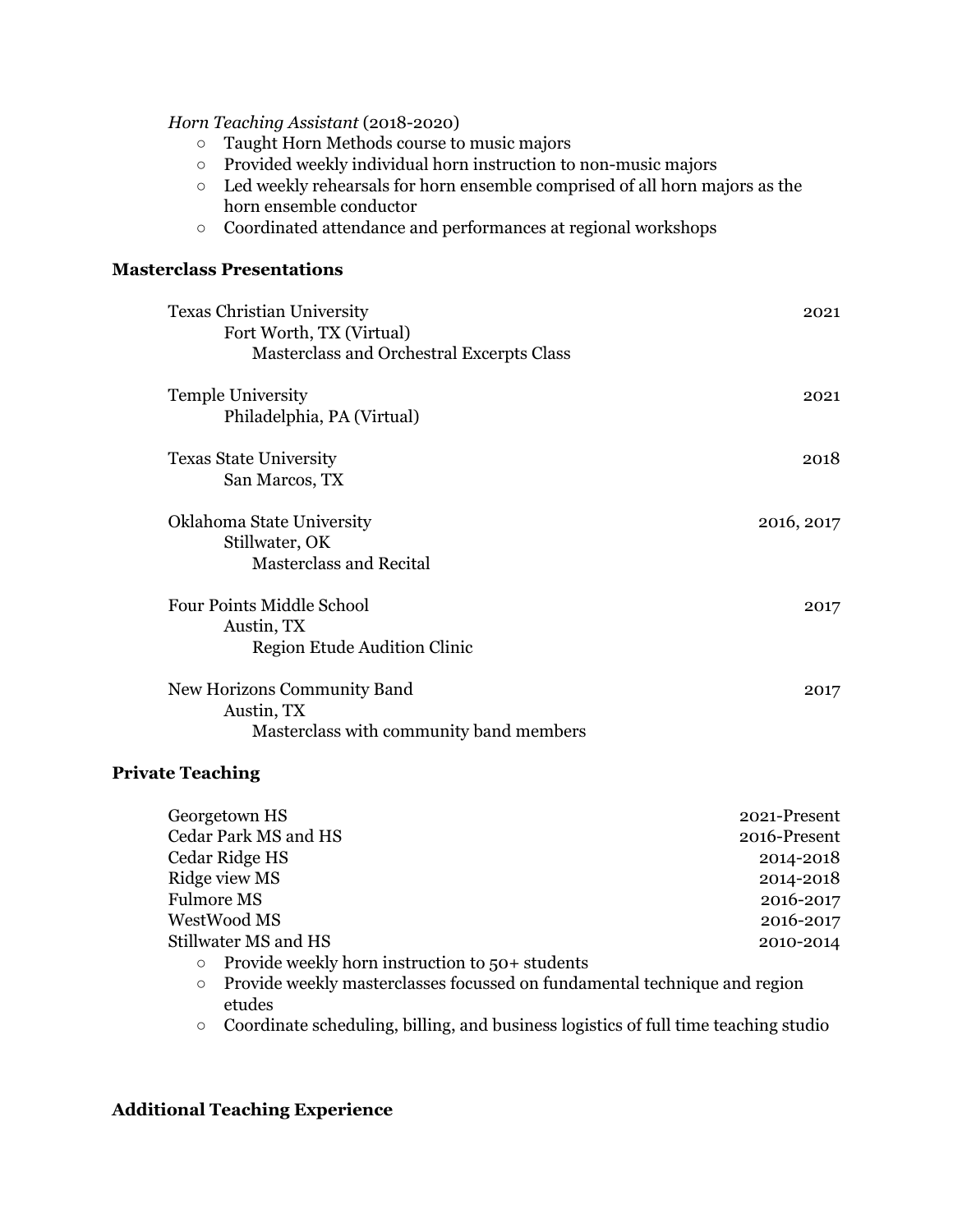| <b>Head Start Horn Camps</b>                                                | 2018       |
|-----------------------------------------------------------------------------|------------|
| Organized week long camps for beginning students<br>$\circ$                 |            |
| Provided materials and instruction to students<br>$\circ$                   |            |
| Designed and implemented curriculum based on students' needs<br>$\circ$     |            |
| UT LongHorn Music Camp - Austin, Tx                                         | 2016       |
| Taught private lessons to Honor Band horn students<br>$\circ$               |            |
| Coached the Honors Wind Ensemble Brass Quartet<br>$\circ$                   |            |
| Taught a general masterclass to each band level<br>$\circ$                  |            |
| UT LongHorn Choir at MidSouth Horn Workshop (University of Oklahoma)        | 2016       |
| Conducted UT horn choir<br>$\circ$                                          |            |
| Coordinated participation at workshop<br>$\circlearrowright$                |            |
| Oklahoma State University Summer Horn Camp                                  | 2015, 2016 |
| Organized schedule of events<br>$\circ$                                     |            |
| Taught private lessons to undergraduate students<br>$\circ$                 |            |
| Rehearsed horn ensemble<br>$\circ$                                          |            |
| Conducted horn ensemble concert<br>$\circ$                                  |            |
|                                                                             |            |
| <b>Public School Teaching Internship</b>                                    |            |
| Stillwater Middle School, Jr. High, and High School                         | 2014       |
| Taught beginning students basic technique on various instruments<br>$\circ$ |            |
| Rehearsed full Jr. High and High School<br>$\circ$                          |            |
| ensembles to prepare for competition and                                    |            |
| concert                                                                     |            |
| Conducted the Symphonic Band on the final<br>$\circ$                        |            |
| concert                                                                     |            |
| Implemented classroom management<br>$\circ$<br>strategies while teaching    |            |

# **Lecture Presentations and Speaking Engagements**

# **Conference Presentations**

| Solo Works for the Low Hornist: Historical Significance and New |  |
|-----------------------------------------------------------------|--|
| <b>Repertoire</b>                                               |  |

| The 53rd International Horn Symposium (Upcoming, Virtual)                     | 2021 |
|-------------------------------------------------------------------------------|------|
| Southeast Horn Workshop, Austin Peay State University, Clarksville, Tennessee | 2021 |
| Northeast Horn Workshop, West Virginia University, Morgantown, WV             | 2021 |

| A Musician's System for Success                                               |      |
|-------------------------------------------------------------------------------|------|
| The 53rd International Horn Symposium                                         | 2021 |
| Southeast Horn Workshop, Austin Peay State University, Clarksville, Tennessee | 2021 |

### *Mental Fitness for the Aspiring Hornist*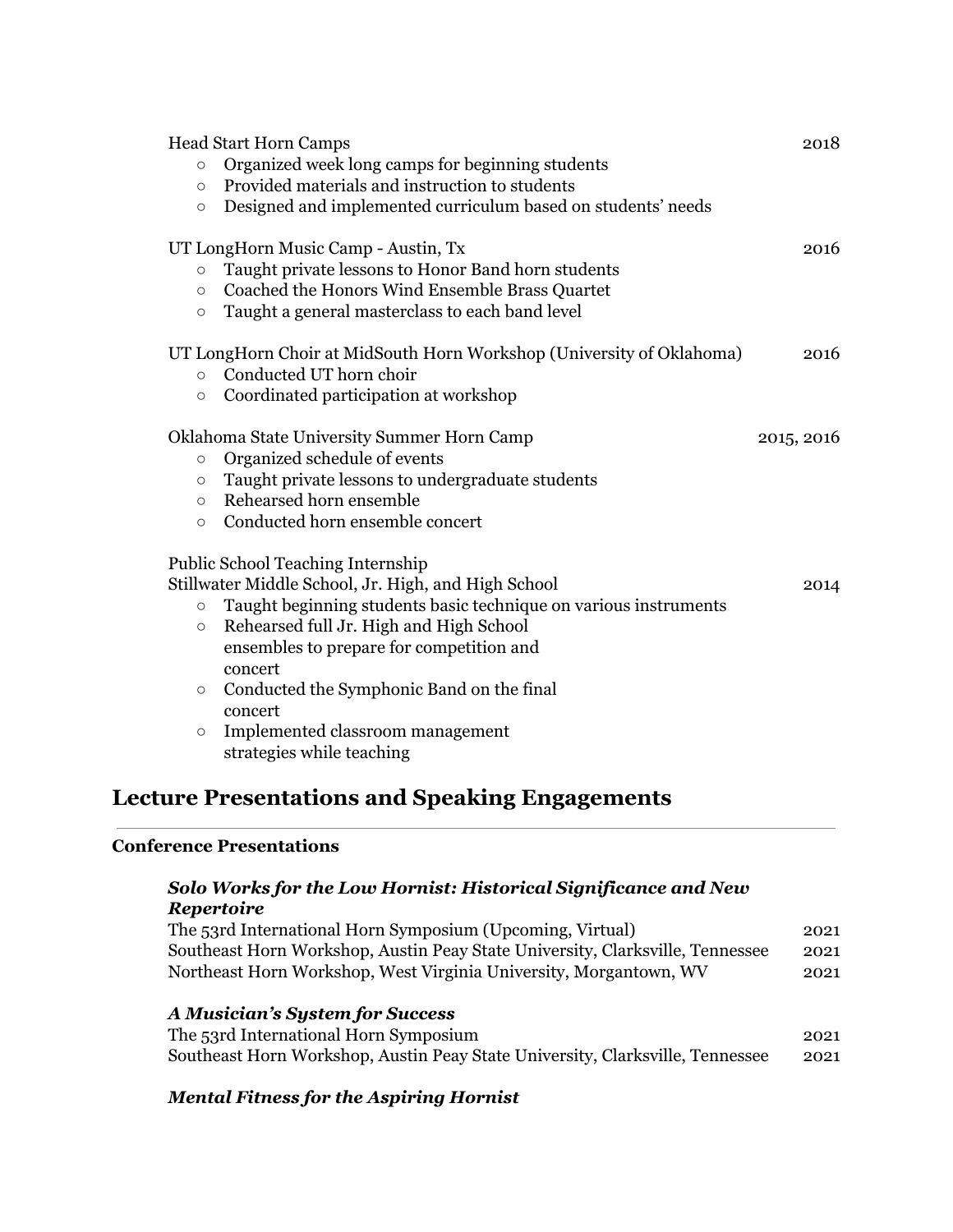|                             | The 52nd International Horn Symposium (Virtual),                                                                                                                                                                                                                                                                                                                                                                                                                                                                                                                                                                                                                                                                                                                                                                                                                                                                                                                                                                                                     |                      |
|-----------------------------|------------------------------------------------------------------------------------------------------------------------------------------------------------------------------------------------------------------------------------------------------------------------------------------------------------------------------------------------------------------------------------------------------------------------------------------------------------------------------------------------------------------------------------------------------------------------------------------------------------------------------------------------------------------------------------------------------------------------------------------------------------------------------------------------------------------------------------------------------------------------------------------------------------------------------------------------------------------------------------------------------------------------------------------------------|----------------------|
|                             | University of Oregon, Eugene, OR                                                                                                                                                                                                                                                                                                                                                                                                                                                                                                                                                                                                                                                                                                                                                                                                                                                                                                                                                                                                                     | 2021                 |
|                             | <b>Denise Tryon's Low Horn Commissions and Historical Context</b><br>The Mid-South Horn Workshop, Oklahoma City University, Oklahoma City, OK<br>(Canceled due to COVID)<br><b>Habits for the Balanced Musician</b><br>The Mid-South Horn Workshop, Wichita State University, Wichita, KS<br>The South-East Horn Workshop, Western Carolina University, Cullowhee, NC                                                                                                                                                                                                                                                                                                                                                                                                                                                                                                                                                                                                                                                                                | 2020<br>2018<br>2019 |
| <b>Virtual Lecture Tour</b> | Fall 2020 - Spring 2021                                                                                                                                                                                                                                                                                                                                                                                                                                                                                                                                                                                                                                                                                                                                                                                                                                                                                                                                                                                                                              |                      |
|                             | A Musician's System for Success<br>Tarleton State University - Stephenville, TX<br>Arkansas State University - Jonesboro, AR<br>Western Illinois University - Macomb, IL<br>University of North Texas - Denten, TX<br>University of Oregon - Eugene, OR<br>Youngstown State University - Youngstown, OH<br>Oklahoma State University - Stillwater, OK<br>University of Texas - Austin, TX<br>University of Florida - Gainesville, FL<br>University of Wisconsin - Stevens Point, WI<br>Texas Christian University - Fort Worth, TX<br>New Mexico State University - Las Cruses, NM<br>University of Nebraska - Lincoln, NE<br>Temple University - Philadelphia, PA<br>The University of Iowa - Iowa City, IA<br>University of Tennessee - Knoxville, TN<br>The University of Texas Rio Grande Valley - Edinburg, TX<br>Stephen F. Austin State University - Nacogdoches, TX<br>Southeast Missouri State University - Cape Girardeau, MO<br>Coker University - Hartville, SC<br>Special Zoom Event for OrchestraCareers.com, Co-Hosted by Sonja Thoms |                      |

## **Workshops**

| <b>Mental Fitness for Classical Musicians</b> | Fall 2021 |
|-----------------------------------------------|-----------|
| Texas Christian University - Fort Worth, TX   |           |
| Oklahoma State University - Stillwater, OK    |           |
| University of Texas - Austin, TX              |           |
| Texas State University - San Marcos, TX       |           |
|                                               |           |

### **Interviews**

*Alumni Feature: Kendall Betts Horn Camp* January 2020 Article by Nikki LaBonte, Associate Operations Director, KBHC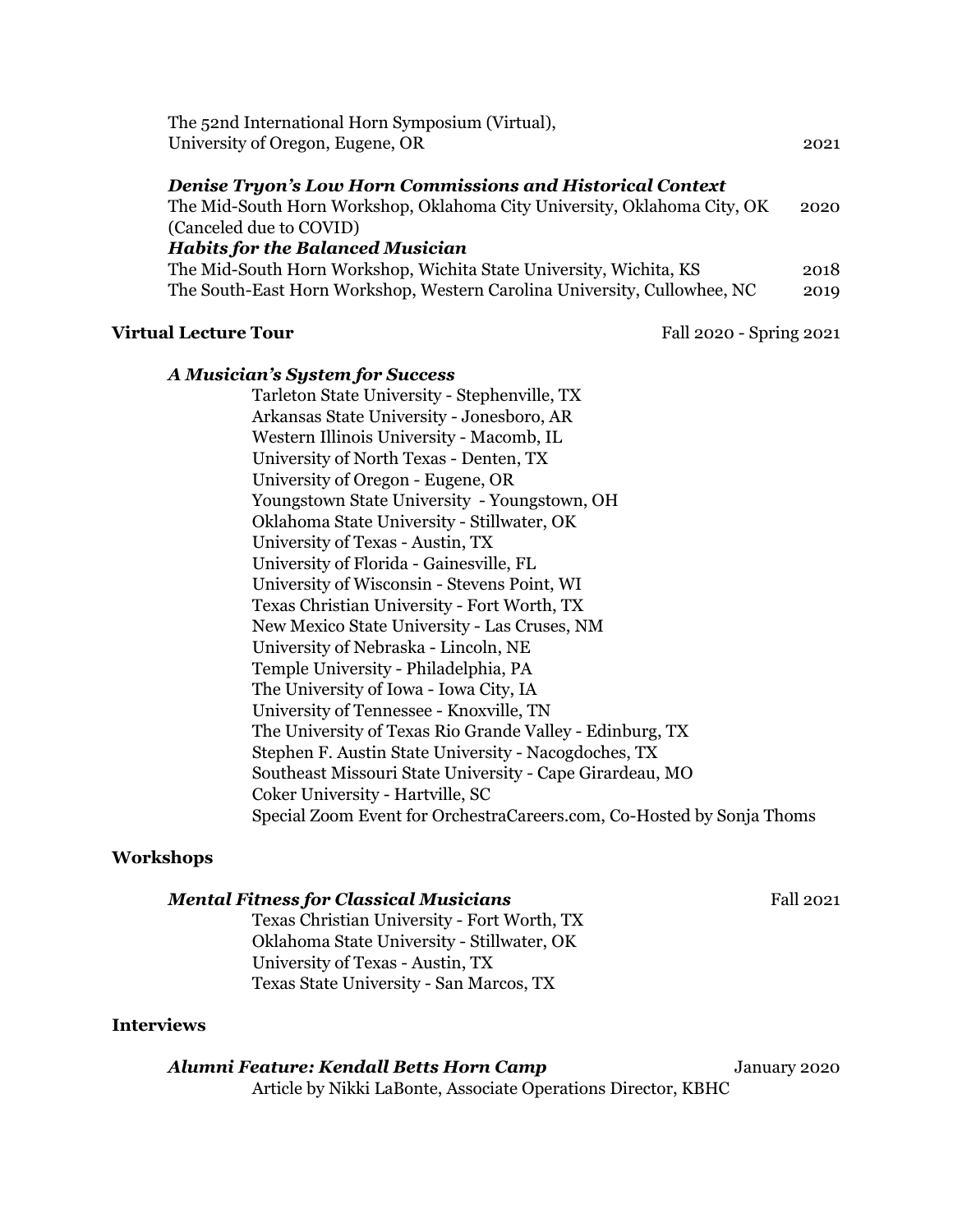| <b>Music and Mindfulness</b>                | December 2020 |
|---------------------------------------------|---------------|
| Video by Olivia McCartney, YouTube Premiere |               |
| <b>Mental Fitness with Dr. Rusty Holmes</b> | April 2021    |
| <b>Toned and Tuned Podcast</b>              |               |
| Hosted by Jen Kabbas and Angela McCustion   |               |
| <b>Mental Fitness with Dr. Rusty Holmes</b> | May 2021      |
| The Unclassical Musician Podcast            |               |
| <b>Hosted by Tori Lupinek</b>               |               |

# **Performing Experience**

# **Orchestra Memberships**

| Substitute Horn    | 2021-Present |
|--------------------|--------------|
| Substitute Horn    | 2021-Present |
| Fourth Horn        | 2016-Present |
| Fourth/Second Horn | 2014-Present |
| Second Horn        | 2017-2018    |
| Substitute Horn    | 2016         |
| Substitute Horn    | 2015         |
| Substitute Horn    | 2015         |
|                    |              |

### **Solo Performances**

| Community Recital in Milburn Park, Cedar Park, TX                       | 2021 |
|-------------------------------------------------------------------------|------|
| Community Recital in Eastwoods Park, Austin, TX                         | 2020 |
| Doctoral Recital 2 at The University of Texas at Austin                 | 2020 |
| Doctoral Recital 1 at The University of Texas at Austin                 | 2019 |
| Guest Recital at Texas State University                                 | 2018 |
| Contributing Artist Performance, Southeast Horn Workshop, Cullohwee, NC | 2018 |
| Guest Recital at Oklahoma State University                              | 2017 |
| Master Recital at The University of Texas at Austin                     | 2016 |
| Bachelor of Music Junior Recital at Oklahoma State University           | 2013 |
| Bachelor of Music Senior Recital at Oklahoma State University           | 2014 |

## **Chamber Music**

| <b>DMA Chamber Recital</b>                                    | 2020      |
|---------------------------------------------------------------|-----------|
| Graduate Brahms Horn Trio                                     | 2020      |
| University of Texas Commencement Brass                        | 2014-2020 |
| Graduate Woodwind Quintet at the University of Texas - Austin | 2014-2016 |
| <b>Hot Springs Festival Faculty Trio</b>                      | 2015      |
| Berlin Philharmonic Wind Quintet Masterclass                  | 2014      |
| <b>Graduate Sextet</b>                                        | 2014      |
| <b>University Ensembles</b>                                   |           |